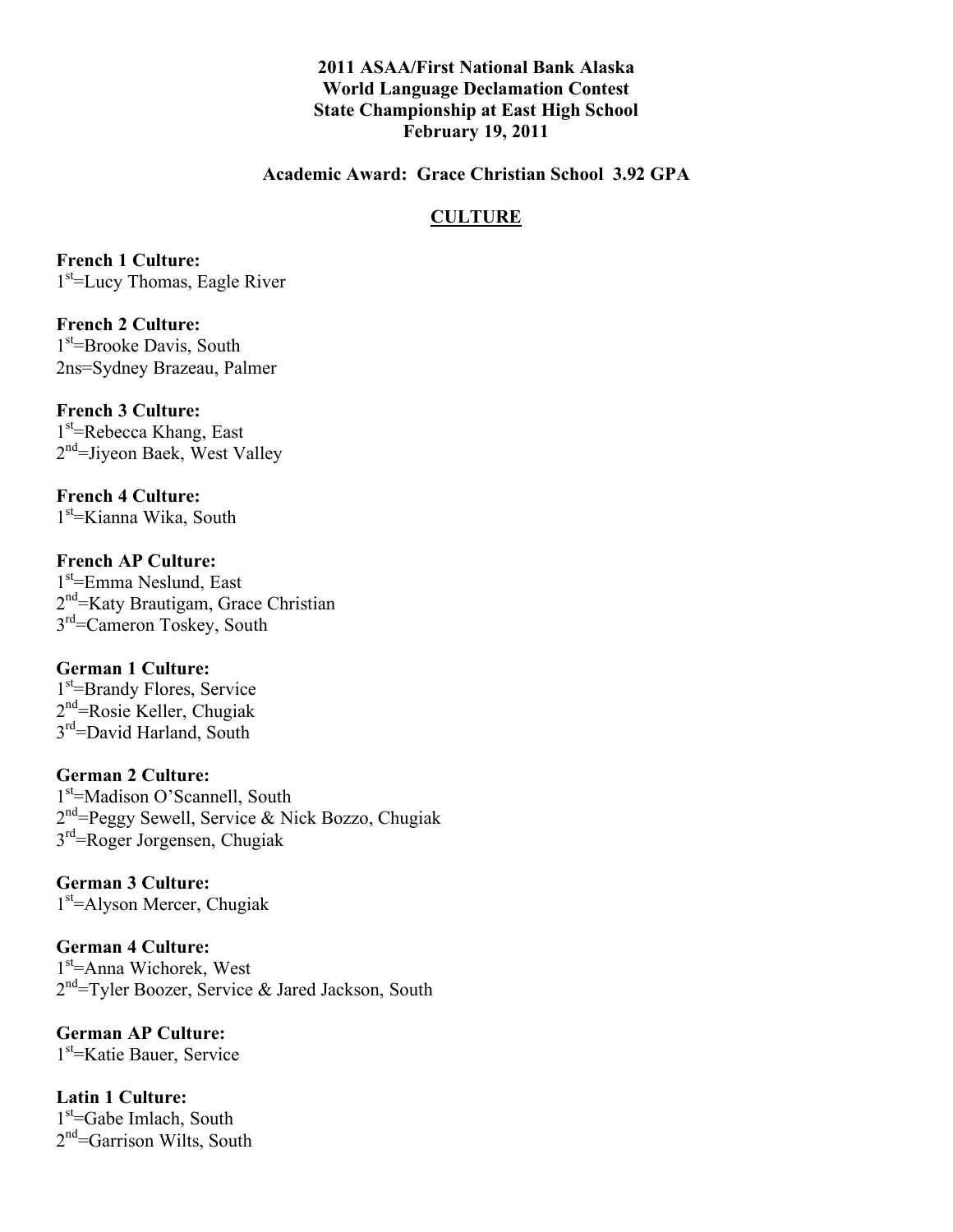**Latin 2 Culture:** 1<sup>st</sup>=Rebecca Stapleford, South

**Latin 3 Culture:** 1<sup>st</sup>=Sarah Terwilliger, South 2<sup>nd</sup>=Jessica Schulte, South 3<sup>rd</sup>=Linda Lee, South

**Latin 4 Culture:** 1<sup>st</sup>=Ryan Basler, South

**Spanish 1 Culture:** 1<sup>st</sup>=Tatiana Carous, East 2<sup>nd</sup>=Rachel Gulanes, Unalaska 3<sup>rd</sup>=Leah Schmiedt, Grace Christian & Christian Wheeles, Grace Christian

**Spanish 2 Culture:** 1<sup>st</sup>=Alexander Yang, Grace Christian

**Spanish 3 Culture:** 1<sup>st</sup>=Andrew McAllister, West 2<sup>nd</sup>=Daisy Alvarado, Unalaska

**Spanish AP Culture:** 1<sup>st</sup>=Angelina Ebnet, South

# **Spanish Immersion & Native Speaker 9th Grade Culture:**

1<sup>st</sup>=Jaime Santos, West 2<sup>nd</sup>=Guadalupe Mendoza, West

# **POETRY**

**Chinese 1 Poetry:** 1<sup>st</sup>=Dee Yang, Bartlett 2<sup>nd</sup>=Ann Ruth, West Valley

**Chinese 2 Poetry:** 1st=Isabel Hickok, West Valley 2<sup>nd</sup>=Bao Khang Vang, Bartlett 3rd=Gabriela Barocio, Bartlett

**Chinese 3 Poetry:** 1<sup>st</sup>=Yer Vang, Bartlett

**French 1 Poetry:** 1<sup>st</sup>=Eryn Moore, West Valley 2<sup>nd</sup>=Kirsten Alvarado, Eagle River 3rd=Denise Hampton, Wasilla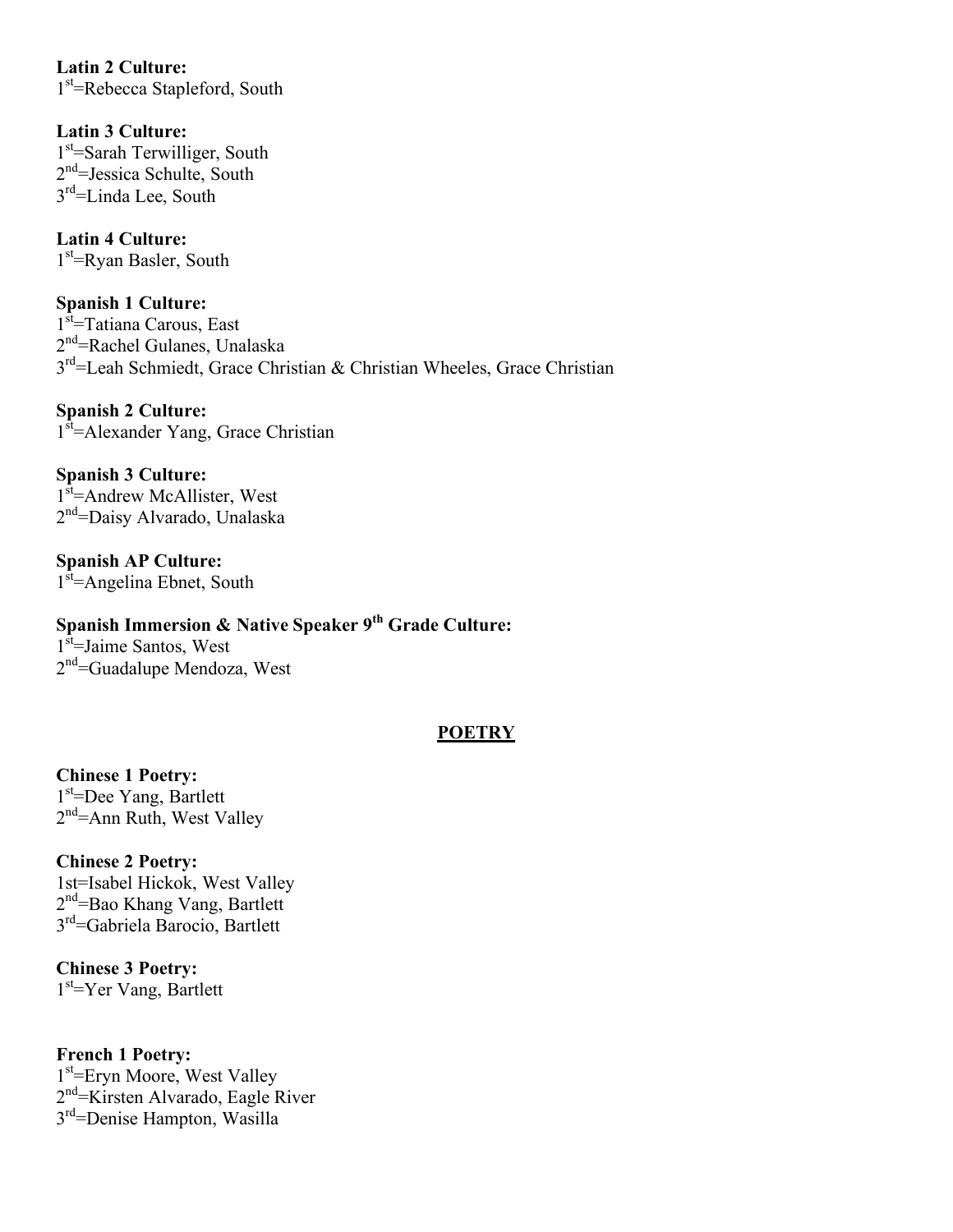# **French 2 Poetry:**

1<sup>st</sup>=Sydney Brazeau, Palmer 2<sup>nd</sup>=Marissa Jingco, Dimond 3<sup>rd</sup>=Delaney White, West Valley

# **French 3 Poetry:**

1<sup>st</sup>=Bennett Amodio, West 2<sup>nd</sup>=Jiyeon Baek, West Valley & Melissa Scriven, Service 3<sup>rd</sup>=Kathryn Hoke, East

# **French 4 Poetry:**

1<sup>st</sup>=Allyson Beischer, Service & Kyra Stolp, West 2nd =Corinne Wiseman, Service 3rd=Patrick Walgren, Service

## **French AP Poetry:**

1st =Connor Samuelson, Dimond 2<sup>nd</sup>=Lilian Ghotmi, South

# **German 1 Poetry:**

1<sup>st</sup>=Roza Akemamedova, Dimond 2<sup>nd</sup>=Lara King, Chugiak 3rd=Christine Frandsen, Lathrop

# **German 2 Poetry:**

1<sup>st</sup>=Adam Ritter, Service 2<sup>nd</sup>=Samuel Winters, Unalaska & Seth Stout, West Valley & Emma Hughes, West Valley  $3<sup>rd</sup>$ =Meryem Kugznuk, West Valley & Jade Gardner, West

# **German 3 Poetry:**

1st =Leah Shannon, Service 2<sup>nd</sup>=Gerhard Sells, IDEA 3rd=Rorey Hughes, North Pole

## **German 4 Poetry:**

1<sup>st</sup>=Lucas Siftar, West Valley 2<sup>nd</sup>=Emma Fisher, West

#### **German 5 Poetry:** Erik Grumman, West

#### **German AP Poetry:**

1<sup>st</sup>=Adela Rivera, Service 2<sup>nd</sup>=Jarid Jackson, South 3rd=David Lenahan, Service

# **German Native Speaker Poetry:**

1<sup>st</sup>=Nora Jaggi, West Valley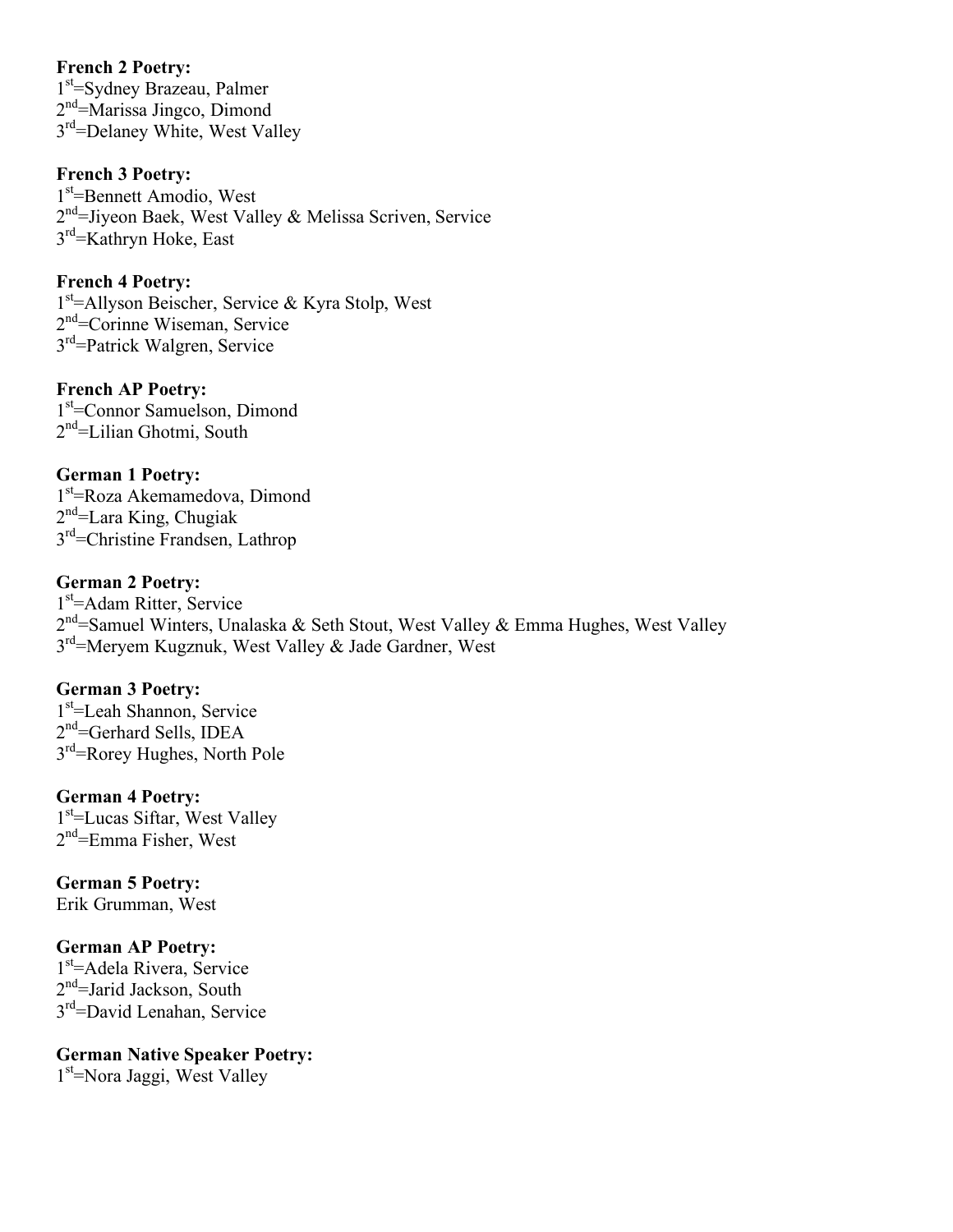## **Japanese 1 Poetry:**

1<sup>st</sup>=Roza Akmamedova, Dimond 2<sup>nd</sup>=Jaimy Schwarber, Lathrop 3rd=Katrina Sipin, Dimond & Braydon Perrupato, Wasilla

# **Japanese 2 Poetry:**

1<sup>st</sup>=Narae Park, Dimond 2<sup>nd</sup>=Tong Thao, Colony  $3<sup>rd</sup>=Joshua$  Johnson

# **Japanese 3 Poetry:**

1<sup>st</sup>=Woon Choi, Dimond 2<sup>nd</sup>=Tiffany Aguilar, Lathrop 3rd=Shea Hendren, Colony

## **Japanese 4 Poetry:**

1<sup>st</sup>=Jeong Lee, Dimond 2<sup>nd</sup>=Kelly Kim, Dimond 3<sup>rd</sup>=Michael Chang, Dimond

**Japanese Native Speaker Poetry:** 1st =Mayuko Kobayashi, Dimond

**Japanese Immersion 9-10 Poetry:** 1<sup>st</sup>=Niko Varlamos, Dimond

# **Latin 3 Poetry:**

1<sup>st</sup>=Jessica Schulte, South

#### **Spanish 1 Poetry:**

1<sup>st</sup>=Leah Schmiedt, Grace Christian 2<sup>nd</sup>=Hope Spargo, Wasilla 3rd=Rachel Gulanes, Unalaska

# **Spanish 2 Poetry:**

1<sup>st</sup>=Rachel Bieganski, Service 2<sup>nd</sup>=Claudine Tungul, Unalaska 3<sup>rd</sup>=Nettie Larson, West Valley

#### **Spanish 3 Poetry:**

1<sup>st</sup>=Leny Diaz, West 2<sup>nd</sup>=Grant George, Grace Christian 3<sup>rd</sup>=Maria McLaughlin, Grace Christian

#### **Spanish 4 Poetry:**

1<sup>st</sup>=Corinne Schliech, Wasilla 2<sup>nd</sup>=Tyler Hunt-Smith, Service 3rd=Jessica Njaa, Wasilla

# **Spanish 5 Poetry:**

1<sup>st</sup>=Haley Rogers, East 2<sup>nd</sup>=Ian Knapp, East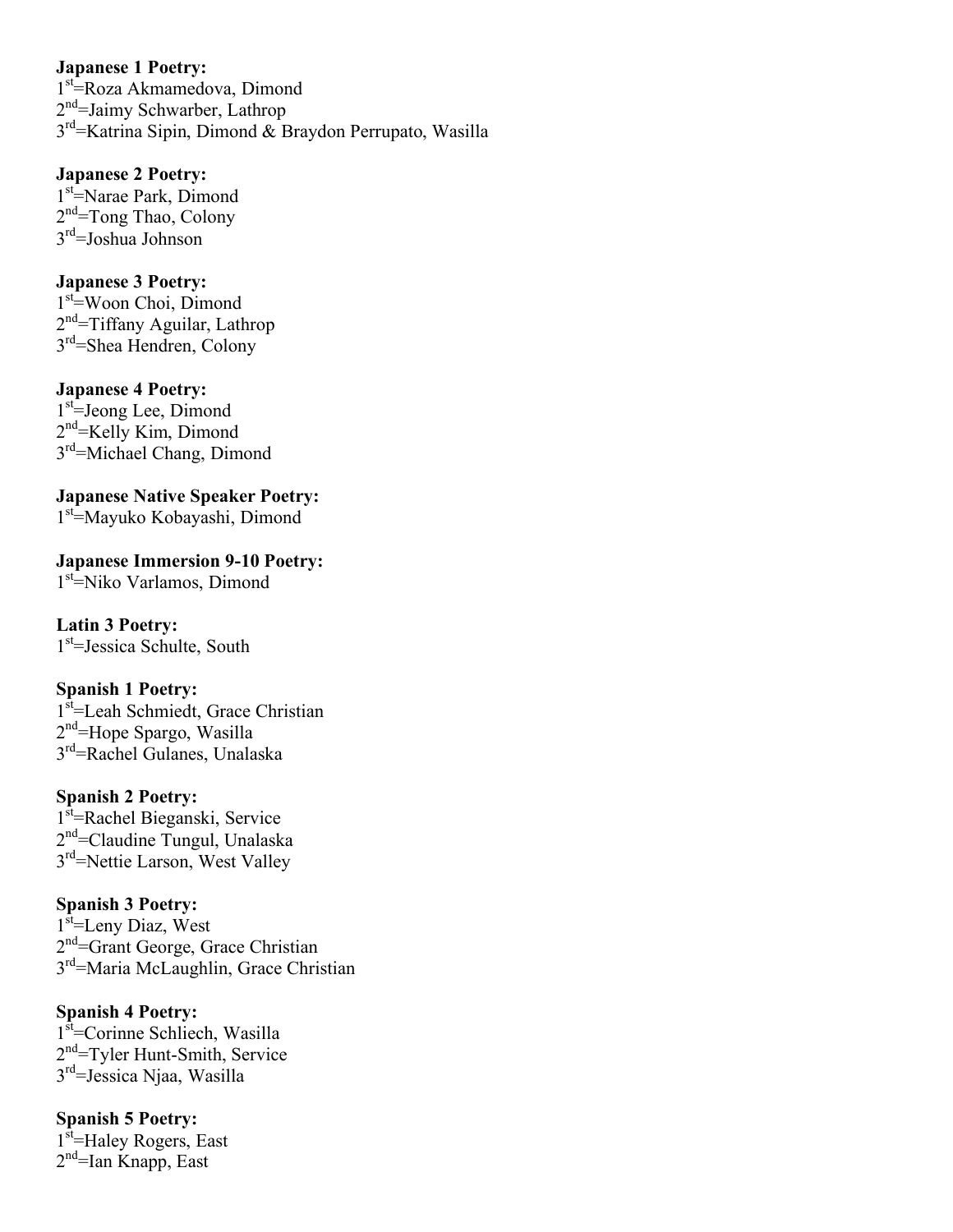# **Spanish AP Poetry:**

1<sup>st</sup>=Katherine Tomera, West 2<sup>nd</sup>=Margaret Black, West Valley 3rd=Anne Hoefler, South

**Spanish Immersion 9-10 Poetry:** 1<sup>st</sup>=John Gutsch, West 2<sup>nd</sup>= Zoey Ferguson

**Spanish Native Speaker Poetry:** 1<sup>st</sup>=Guadalupe Mendoza, West 2<sup>nd</sup>=Gabriela Serrano, Service 3rd=Adriana Villasenor, West

#### **IMPROMPTU**

**Chinese 1 Impromptu:** 1st =Dee Yang, Bartlett

## **Chinese 2 Impromptu:**

1<sup>st</sup>=Isabel Hickok, West Valley 2<sup>nd</sup>=Kang Boa Vang, Bartlett 3<sup>rd</sup>=Clynce Carrillo, Bartlett

**Chinese 3 Impromptu:**

1<sup>st</sup>=Yer Vang, Bartlett

#### **French 1 Impromptu:**

1st =Kayla Simpson, Service 2<sup>nd</sup>=Eryn Moore, West Valley

# **French 2 Impromptu:**

1<sup>st</sup>=Sierra Steele, West Valley

#### **French 3 Impromptu:**

1st =Bennett Amodio, West 2<sup>nd</sup>=Tarik Andrew, East 3<sup>rd</sup>=Jiyeon Baek, West Valley

#### **French 4/5/AP Impromptu:**

1<sup>st</sup>=Connor Samuelson, South 2<sup>nd</sup>=Emma Neslund, East

# **German 1 Impromptu:**

1<sup>st</sup>=Tyler Kirn, South 2<sup>nd</sup>=David Abramov, Lathrop 3<sup>rd</sup>=Devon Rofidal, Eagle River

# **German 2 Impromptu:**

1st =Adam Ritter, Service 2<sup>nd</sup>=Nick Bozzo, Chugiak & Meryem Kugzruk, West Valley 3<sup>rd</sup>=Lisa Milkovich, East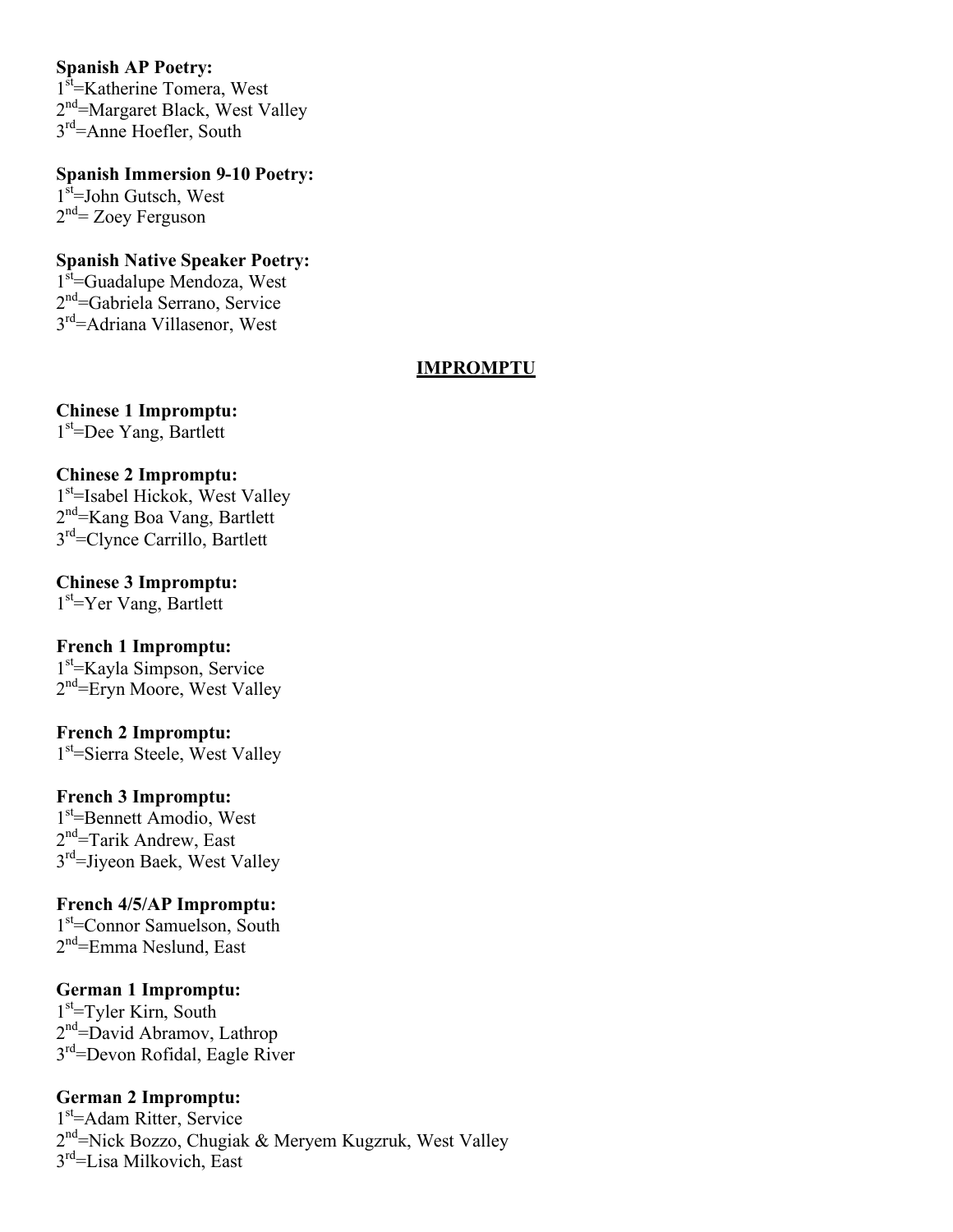## **German 3 Impromptu:**

1st =Rorey Hughes, North Pole 2<sup>nd</sup>=Leah Shannon, Service 3rd=Isaac Wolf, Chugiak

**German 4/5/AP Impromptu:** 1st =Katie Bauer, Service 2<sup>nd</sup>=Shariyah Schettini, Chugiak 3<sup>rd</sup>=Lucas Siftar, West Valley

# **Japanese 1 Impromptu:**

3<sup>rd</sup>=Angela Barnes, Wasilla

**Japanese 2 Impromptu:** 1<sup>st</sup>=Cayra DeGiulio, Wasilla 2<sup>nd</sup>=Thu Tran, Lathrop

# **Japanese 4/5 Impromptu:**

1<sup>st</sup>=Sarah King, Lathrop 2<sup>nd</sup>=Jeremy Grice, Wasilla

# **Spanish 1 Impromptu:**

1<sup>st</sup>=Kristin Winkle, Grace Christian 2<sup>nd</sup>=Bradley Bourdon, Grace Christian 3<sup>rd</sup>=Laura Price, West Valley

# **Spanish 2 Impromptu:**

1<sup>st</sup>=Anthony Tamblyn, Grace Christian 2<sup>nd</sup>=Mike Dewey, West Valley 3rd=Alexander Yang, Grace Christian

# **Spanish 3 Impromptu:**

1<sup>st</sup>=Mary Fisher, West 2<sup>nd</sup>=Grant George, Grace Christian 3rd=Florence Schoderbek, Eagle River

# **Spanish 4/5/AP Impromptu:**

1<sup>st</sup> = Katheryn Dalton, West 2<sup>nd</sup>=Madison Visser, Grace Christian 3<sup>rd</sup>=Mark Jennings, East

**Spanish Immersion 9-10 Impromptu:** 1<sup>st</sup>=Flynn Plumlee, West

**Spanish Immersion 11-12 Impromptu:** 1<sup>st</sup>=Jessie Bennedict, West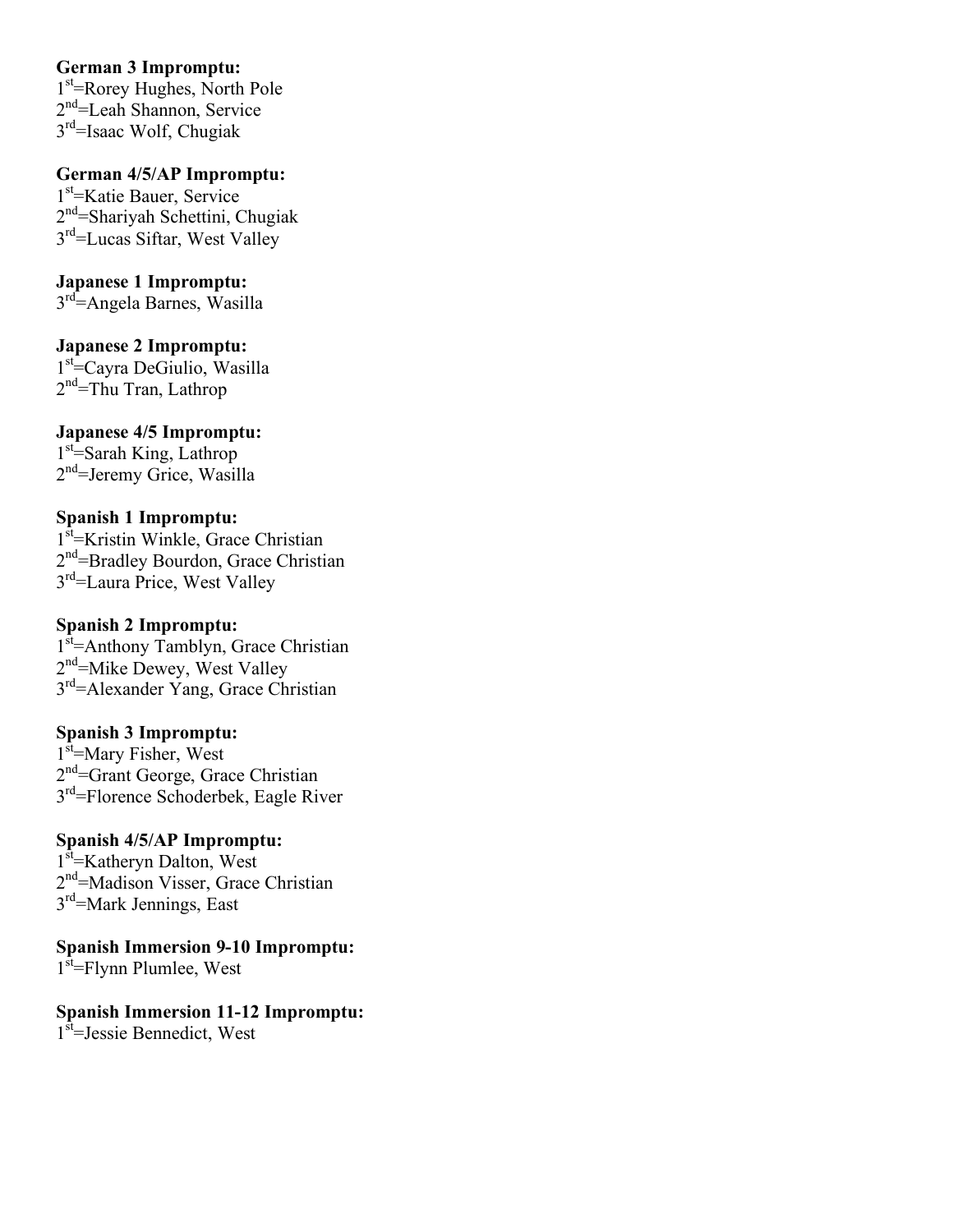# **DIALOGUES**

## **Chinese 1 Dialogues:**

1<sup>st</sup>=Paochoua Her & Maiong Vang, Bartlett

# **Chinese 2 Dialogues:**

1st =Dao Her & Pang Kue, Bartlett 2<sup>nd</sup>=Bao Vang & Clynce Carrillo, Bartlett

# **French 1 Dialogues:**

1<sup>st</sup>=Andrew Maxwell & Olivia Veazey, West Valley 2<sup>nd</sup>=Eryn Moore & Maia Luick, West Valley

## **French 3 Dialogues:**

1<sup>st</sup> = Bennett Amodio & Amanda Kimm, West 2<sup>nd</sup>=Jill Anderson & Rachel Lasota, West Valley

# **French 4/5/AP Dialogues:**

1st =Emma Neslund & Julius Kantoluoto, East 2<sup>nd</sup>=Jayden LeBlanc & Yaeji Keum, East

## **German 1 Dialogues:**

1<sup>st</sup>=Hannah Gershel & Cody Newman, Eagle River 2<sup>nd</sup>=Tyler Kirn & Dallin Call, South

## **German 2 Dialogues:**

1<sup>st</sup>=Meryem Kugzruk & Seth Stout, West Valley 2<sup>nd</sup>=Allison Braner & Stephanie Comptin, Service  $3<sup>rd</sup>$ =Emma Hughes & Joseph Tallan, West Valley

#### **German 3 Dialogues:**

1st =Conner Cimmiyotti & Isaac Wolf, Chugiak

#### **German 4/5/AP Dialogues:**

1<sup>st</sup>=Harvey Ruth & Lucas Siftar, West Valley 2<sup>nd</sup>=Shariyah Schettini & Michael Sterling, Chugiak

#### **Japanese 1 Dialogues:**

1<sup>st</sup>=Noel Bowe & Braydon Perrupato, Wasilla 2nd =Moses Sohn & Katrina Sipin, Dimond

# **Japanese 2 Dialogues:**

1<sup>st</sup> Takezo Zidalis & Donna Raubeson, Wasilla

#### **Japanese 4/5 Dialogues:**

1<sup>st</sup>=Ha E. Shim & Ji S Lee, Dimond 2<sup>nd</sup>=Kelly Kim & Jeong Lee, Dimond

#### **Japanese Immersion 11-12 Dialogues:**

1<sup>st</sup> Tiana Dunn & Michelle Eames, Dimond